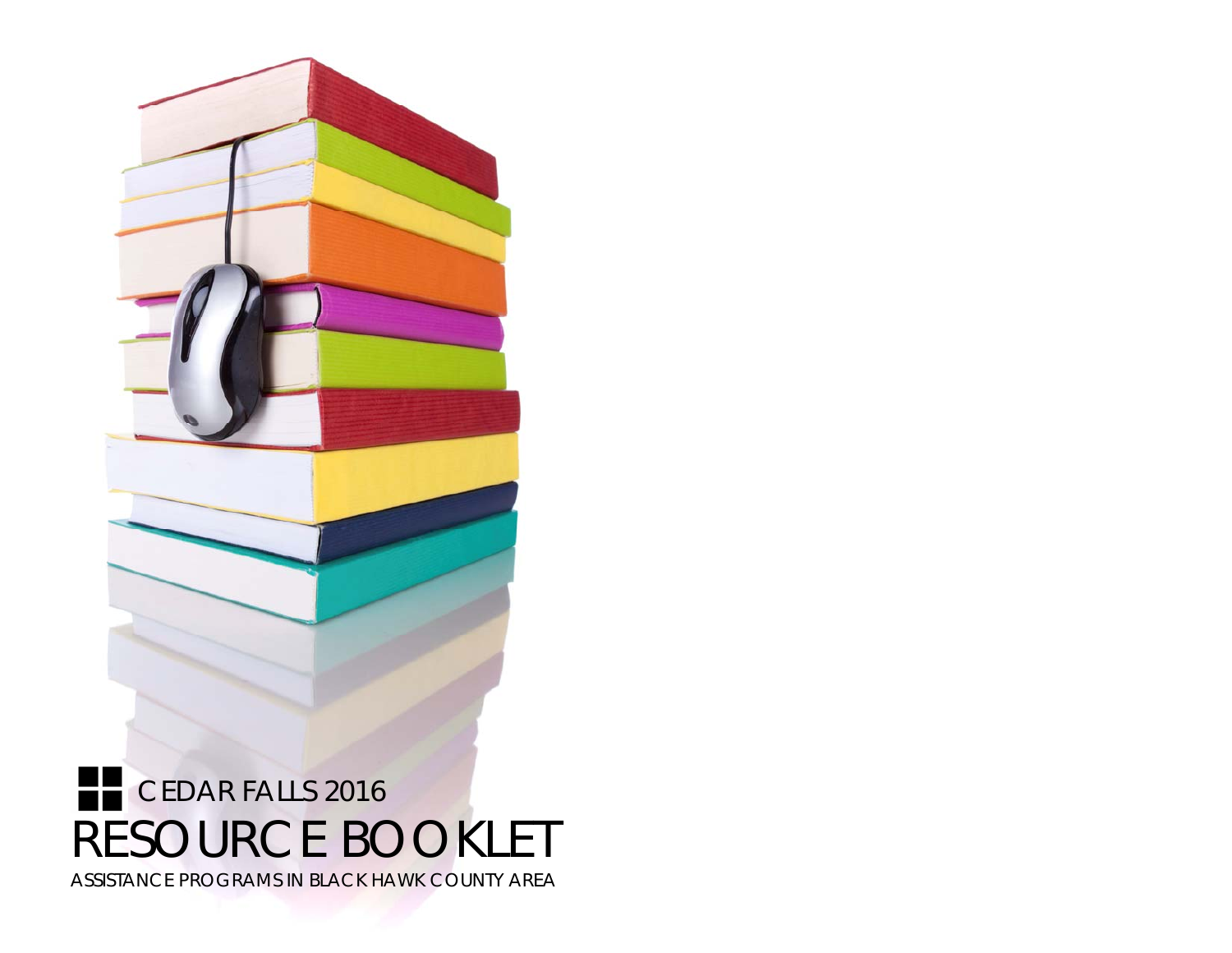This Resource Guide was compiled by the CARE Ministry at Prairie Lakes Church as a helpful resource for those seeking assistance for their individual needs. It offers easy access to a listing of agencies, their area of assistance and contact information.

### AREAS OF ASSISTANCE………… 2

AGENCY SUMMARIES………….. 6

# AREAS OF ASSISTANCE

#### **Cash Assistance**

- Black Hawk Community Services
- Black Hawk County Department of Human Services
- Eastside Ministerial Alliance
- Jesse Cosby Center
- St. Vincent de Paul, Inc.
- Veterans Affairs

### **Clothing Assistance**

- American Red Cross Hawkeye Chapter
- Black Hawk Community Services
- $\bullet\,$  Eye of the Needle  $\,$
- Hospitality House
- House of Hope
- Love INC
- Salvation Army
- St. Vincent de Paul, Inc.

### **Counseling & Mental Health Services**

For counseling resources to meet your specific concerns, please contact care@prairielakeschurch.org

- Black Hawk-Grundy Mental Health Center
- Bremwood Residential Treatment Center
- Catholic Charities
- Lutheran Services in Iowa
- Operation Threshold
- Quakerdale Waterloo Campus
- Waypoint

### **Crisis Assistance**

- Black Hawk Community Services
- Cedar Valley Community Support Systems
- Cedar Valley United Way
- Eastside Ministerial Alliance Inc. (EMA)
- Jesse Cosby Center
- $\bullet\,$  Love INC  $\,$
- Lutheran Services in Iowa
- Operation Threshold
- St. Vincent de Paul, Inc.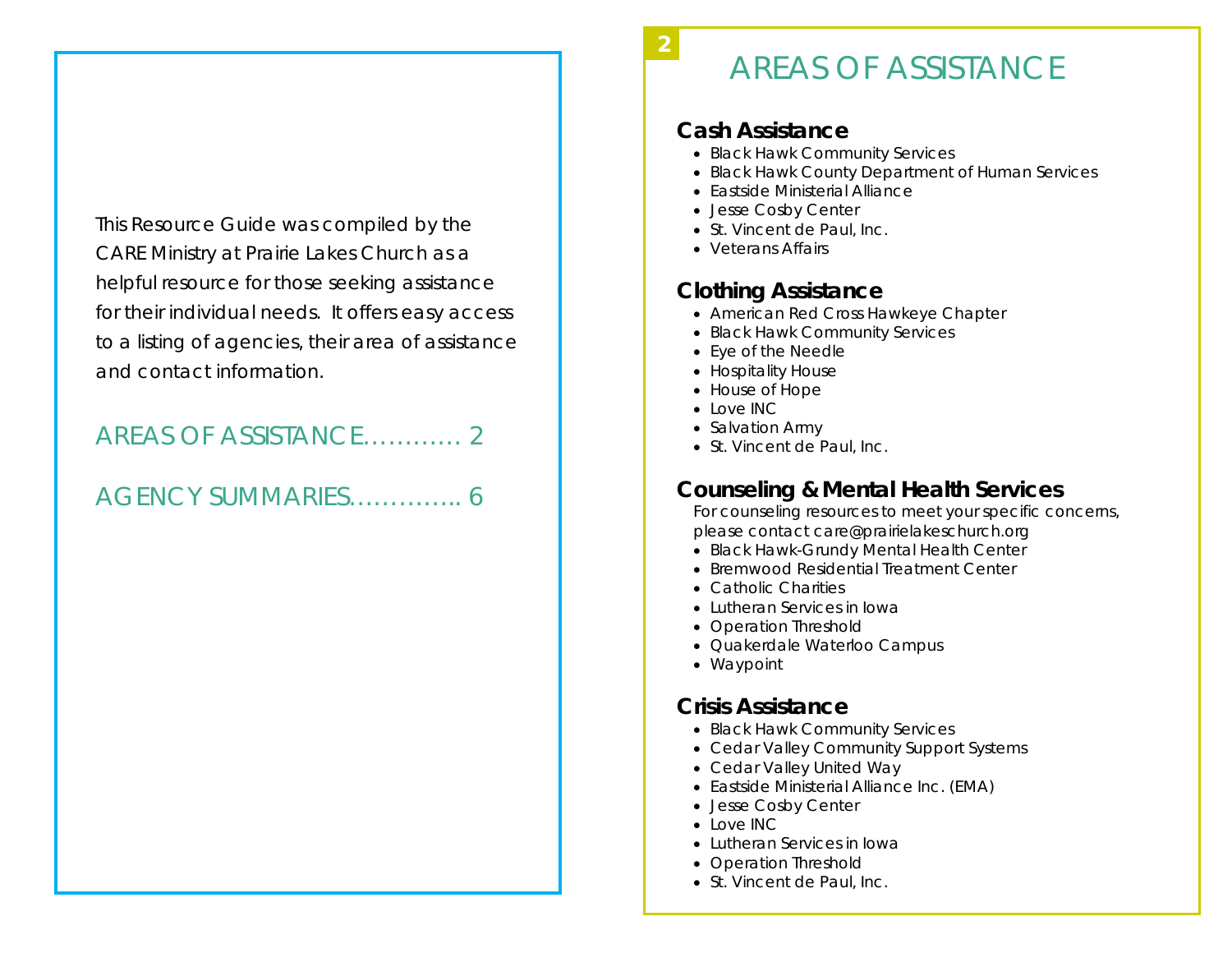#### **Disability Assistance**

- ARC of Black Hawk County
- Cedar Valley Community Support Systems
- Exceptional Persons Inc. (EPI)
- $\bullet\,$  Iowa Vocational Rehabilitation Services  $\,$
- Lutheran Services in Iowa
- Newel Post Adult Day and Respite Care
- Northeast Area Agency on Aging
- North Star Community Services, Inc.
- Waterloo Housing Authority

#### **Disaster Relief**

- American Red Cross Hawkeye Chapter
- Catholic Charities
- $\bullet\,$  Iowa Workforce Development
- Operation Threshold

### **Elderly Services**

- Jesse Cosby Center
- LifeLong Links
- Northeast Iowa Area Agency on Aging
- Retired Seniors Volunteer Program
- **Senior Community Service Employment Program**

### **Family Services**

- Alternatives Pregnancy Center
- American Red Cross Hawkeye Chapter
- ARC of Black Hawk County
- Black Hawk County Department of Human Services
- Bremwood Residential Treatment Center
- Exceptional Persons, Inc.
- Family Children's Council
- Horizons Family-Centered Recovery Program
- Lutheran Services in Iowa
- Love INC
- Operation Threshold
- Quakerdale Waterloo Campus
- Salvation Army
- Tri County Child & Family Development Council, Inc.
- Waypoint
- **Financial** 
	- Cedar Valley Community Support Systems
	- Consumer Credit Counseling
	- Family Management Financial Solutions

### **Food Assistance**

- American Red Cross Hawkeye Chapter
- Black Hawk Community Services
- Catholic Charities
- Catholic Worker House
- Hospitality House
- Jesse Cosby Center
- Northeast Iowa Food Bank
- Operation Threshold
- Salvation Army
- Veterans Affairs
- WIC

### **Grief**

- Cancer in Iowa
- Cedar Valley Hospice
- Compassionate Friends

### **Health Care Service**

- Allen Community Engagement Salvation Army Partnership
- Allen Women's Health
- Alternatives Pregnancy Center
- ARC of Black Hawk County
- Black Hawk-Grundy Mental Health Center
- Cancer in Iowa
- Cedar Valley Hospice
- Eastside Ministerial Alliance Inc. (EMA)
- iHope
- Lutheran Services in Iowa
- Patient Engagement
- Peoples Community Health Clinic
- $\bullet\,$  Saints Shuttle
- Veterans Affairs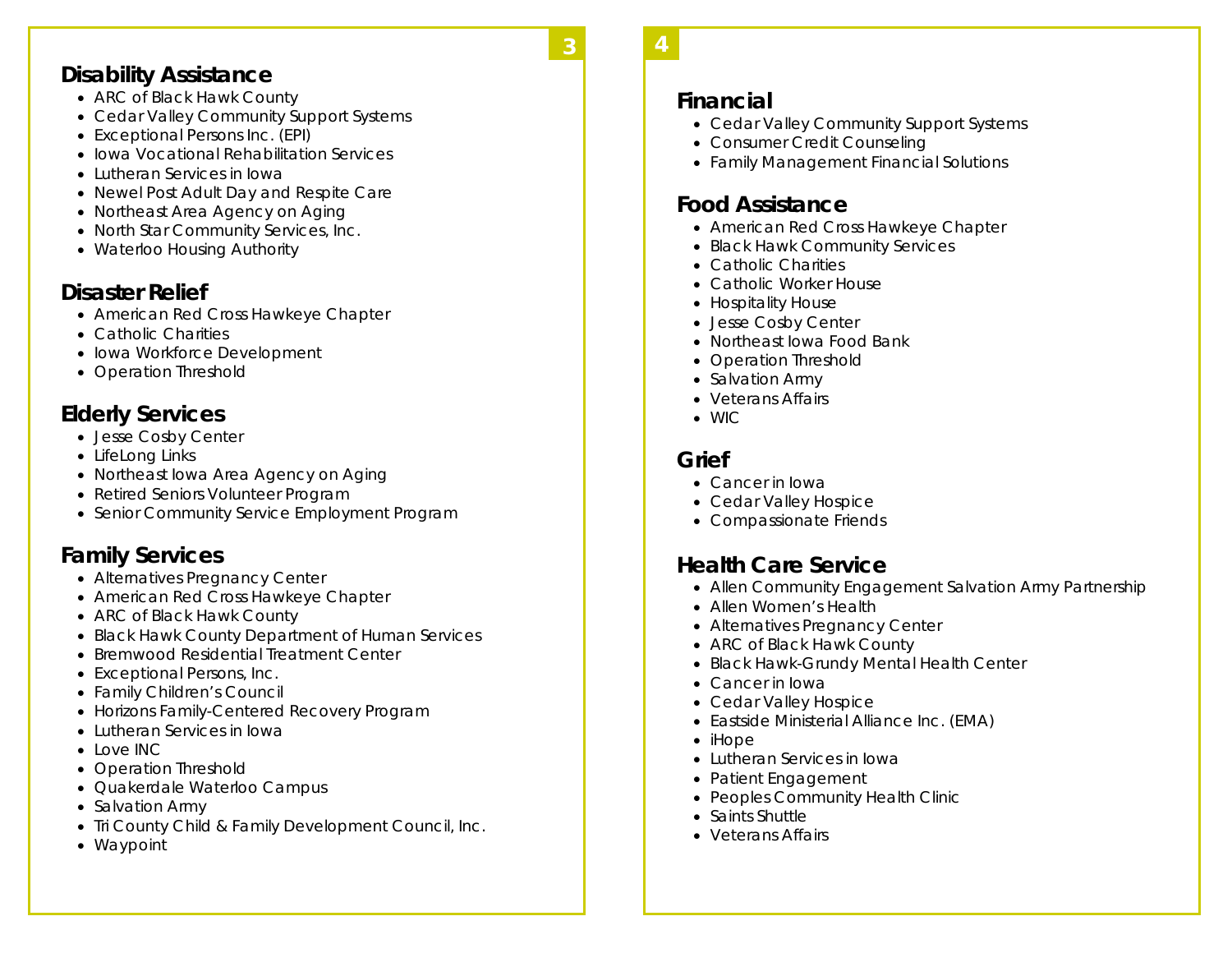### **Housing Assistance**

- Black Hawk Community Services
- Catholic Charities
- Cedar Falls Housing Assistance
- Cedar Square Apartments
- Community Housing Initiative
- Hospitality House
- House of Hope
- Iowa Heartland Habitat for Humanity
- Jesse Cosby Center
- Operation Threshold
- Peoples Community Health Clinic
- Quakerdale Waterloo Campus
- Salvation Army
- St. Vincent de Paul, Inc.
- Waterloo Housing Authority
- Waterloo HUD subsidized apartments

### **Job Assistance**

- Black Hawk County Department of Human Services
- Iowa Vocational Rehabilitation Services
- Iowa Workforce Development

### **Legal Assistance**

 $\bullet\,$  Iowa Legal Aid

### **Rehabilitation Services**

- Alcoholics Anonymous
- Bremwood Residential Treatment Center
- Horizons Family Centered Recovery Program
- Pathways Behavioral Services

### **Women's Resources**

- Allen Women's Health
- Alternatives Pregnancy Center
- Amani Community Service
- Covenant Prenatal and Women's Clinic
- House of Hope
- Salvation Army
- Seeds of Hope
- Waypoint

#### **6 6**

**5** 

# AGENCY SUMMARIES

### **Alcoholics Anonymous**

Various locations throughout the Cedar Valley can be found at aa-iowa.org/index.php?id=85.

Alcoholics Anonymous is a fellowship of men and women who share their experience, strength and hope with each other that they may solve their common problem and help others to recover from alcoholism.

### **Allen Community Engagement Salvation Army Partnership (ACE-SAP Clinic)**

207 Logan Ave. Waterloo, IA 319.235.9358 freeclinicsofiowa.org/clinics/info/allen-community-engagementsalvation-army-partnership-ace-sap-clinic Services include illness and minor injury care, well child exams, adult immunizations, physicals, TB testing, chronic disease management, diabetes/blood glucose testing, high blood pressure testing, cholesterol testing. Social workers are on site and language translation is available in Spanish and Bosnian. Hours are 9 a.m.-5 p.m. on Thursdays, 1-5 p.m. on alternating Wednesdays. No appointment necessary.

### **Allen Women's Health**

233 Vold Dr. Waterloo, IA 319.235.5090 allenwomenshealth.org

Provides a variety of women's health services including pregnancy testing, the latest birth control methods (including reversible long-term methods), emergency contraception, STD testing and treatment and management of minor GYN ailments. Most of these services are offered at low or no cost to the uninsured patient.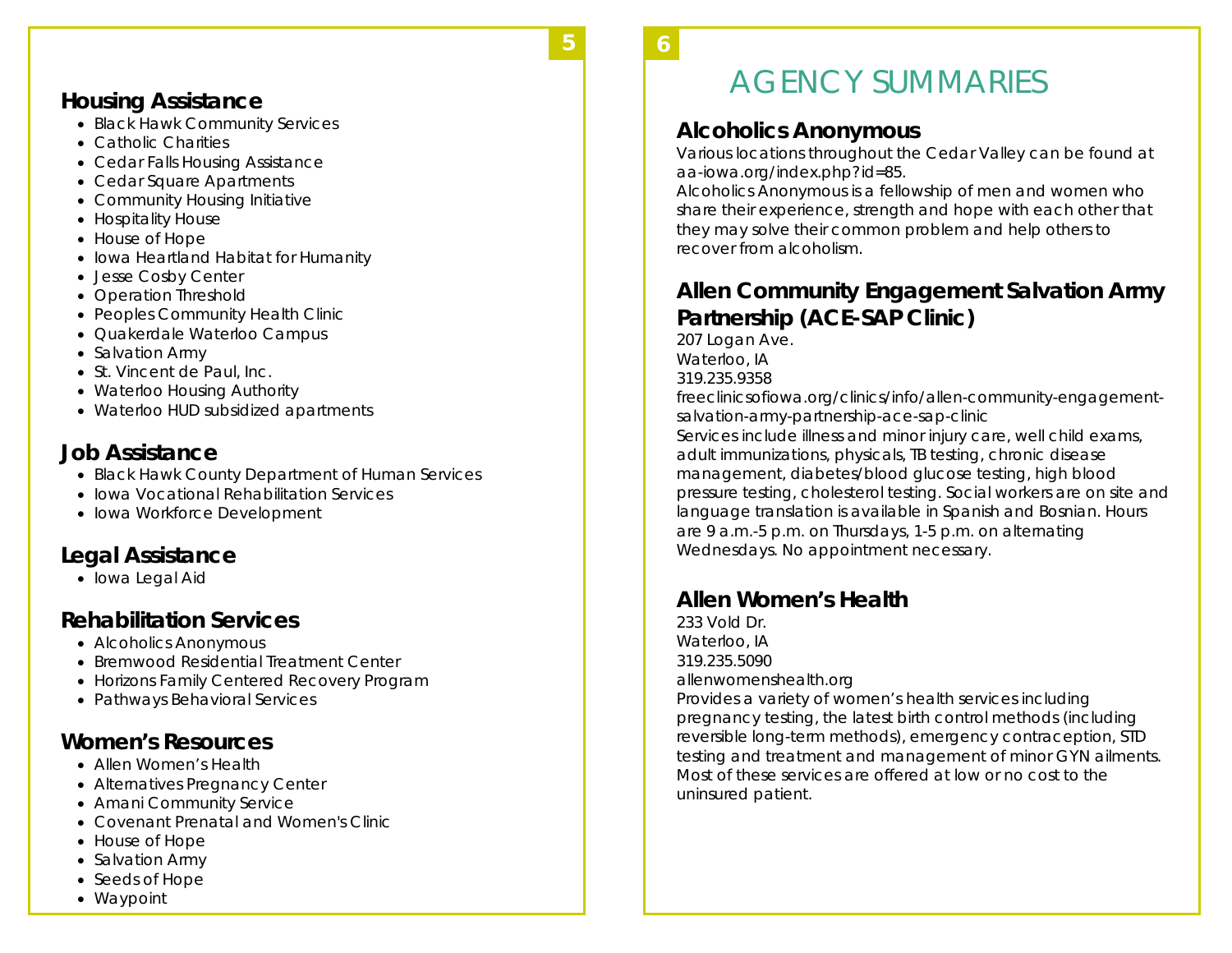#### **Alternatives Pregnancy Center**

1006 Decathlon Dr. Waterloo, IA 319.535.2720 info@alternativescenter.org alternativescenter.org The Caring Connection program offers mentoring and material support for women who are pregnant or have an infant less than 12 months of age, pregnancy testing, support for parenting, adoption, abstinence education, information on STD health risks and post-abortion support.

**7 7** 

#### **Amani Community Service**

2051 Kimball Ave. Suite 10 Waterloo, Iowa 319.232.5660 Amani Community Services is a culturally-specific domestic violence and sexual assault agency serving African Americans in Black Hawk and Linn counties.

### **American Red Cross Hawkeye Chapter**

2530 University Ave. Suite 4 Waterloo, IA 319.234.6831/866.GETINFO hawkeyechapter.org Provides disaster relief, offering families and individuals emergency social services, warm meals, a place to sleep and clothing.

#### **ARC of Black Hawk County**

760 Ansborough Ave. Waterloo, IA 319.232.0437 Support services for individuals and children with disabilities and their families.

### **Black Hawk Community Services**

1407 Independence Ave. Waterloo, IA 319.292.2261 co.black-hawk.ia.us/depts/community.html Crisis assistance for those who need help with rent, food, clothing, utilities and burial assistance. The assistance program is designed to provide short-term emergency assistance to meet basic needs, not to provide on-going, long-term aid.

**8 8** 

### **Black Hawk County Department of Human Services**

1407 Independence Ave. Waterloo, IA 319.291.2441

dhs.state.ia.us/consumers/find\_help/county\_/Blackhawk.html This agency offers assistance to individuals and families through various programs. Check online or call for information regarding individual services and funding to fit specific needs.

### **Black Hawk-Grundy Mental Health Center**

3251 W 9th St. Waterloo, IA 319.234.2893/800.583.1526 unitypoint.org/waterloo/mental-health.aspx Black Hawk-Grundy Mental Health Center provides a variety of outpatient, emergency, consultation and outreach services for a wide range of ages.

#### **Bremwood Residential Treatment Center**

106 16th St. SW Waverly, IA 319.352.2630 lsiowa.org/index.php/services/children-youth-family/residentialtreatment/bremwood/ Psychiatric treatment to help children and teens overcome emotional and behavioral disorders. Bremwood offers a range of specialized programs and rehabilitative treatment.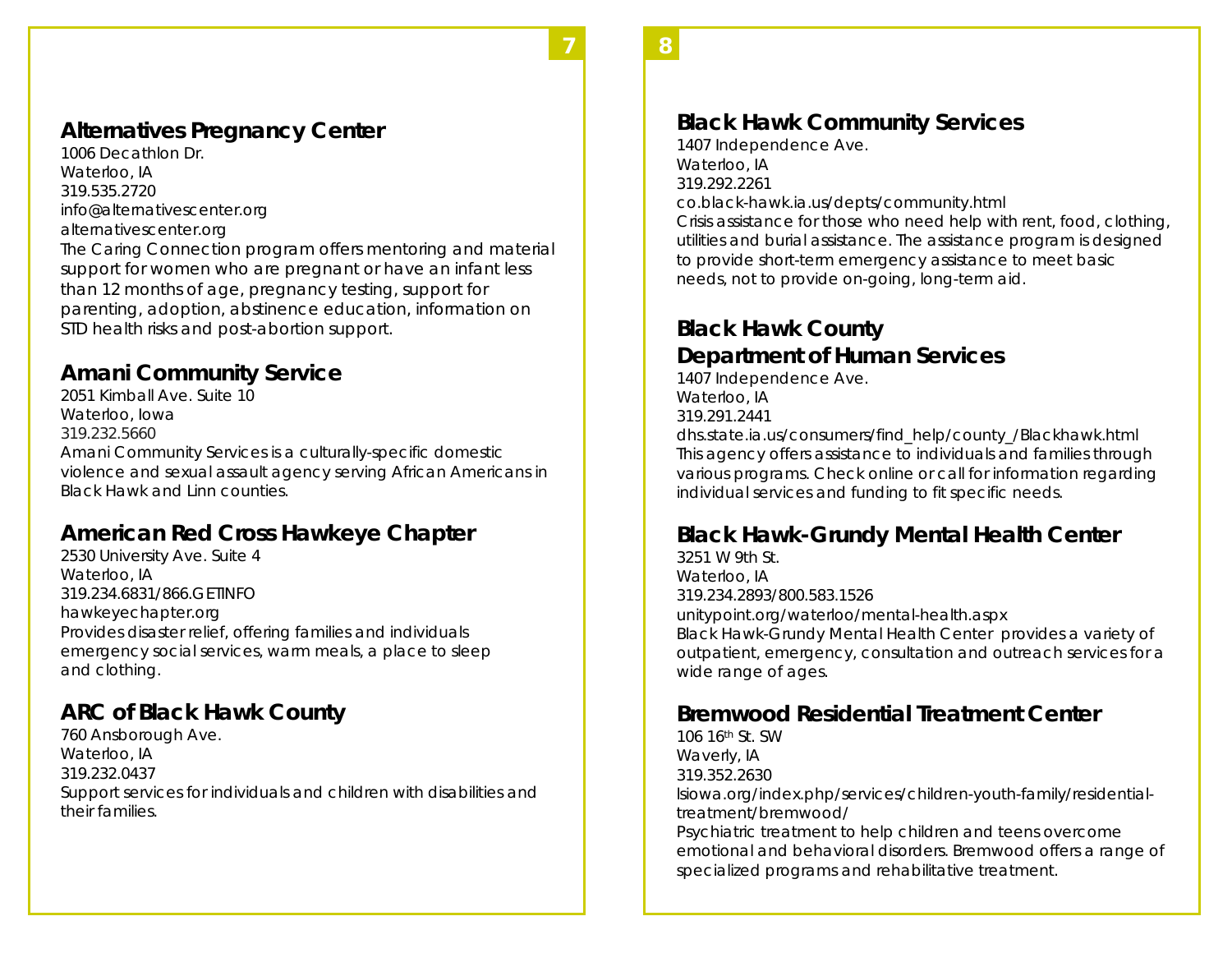#### **Cancer in Iowa**

canceriowa.org Website gives up-to-date information on support groups, hospitals, hospice care and financial assistance.

**9 9** 

### **Catholic Charities**

2101 Kimball Ave. Suite 138 Waterloo, IA 319.272.2080 catholiccharitiesdubuque.org

Food assistance, temporary housing and various community based services are offered to individuals, regardless of their religious, social or economic background. Catholic Charities offers options for affordable housing, counseling services, disaster services, outreach programs and post-adoption search.

### **Catholic Worker House**

321 East 8th St. Waterloo, IA 319.232.2116 catholicworker.org Check-in 4-8:30 p.m. Meals served weekday evenings—call to be sure.

### **Cedar Falls Housing Assistance**

City of Cedar Falls 220 Clay St. Cedar Falls, IA 319.273.8669 Section 8 housing Assisted Housing Program—apply for Section 8 low-income housing.

### **Cedar Square Apartments**

1813 W 8th St. Cedar Falls, IA 319.277.1441 Low-income housing (2-3 bedroom apartments and duplexes)

## **Cedar Valley Community Support Systems**

**10 10** 

3121 Brockway Rd. Waterloo, IA 319.233.1288 cvcss.com

Helping those with disabilities live normal fulfilling lives by providing living skills education, support services, self-care education, transportation, 24-hour emergency assistance, service coordination and evaluation, medical management and financial management.

### **Cedar Valley Hospice**

2101 Kimball Ave. Suite 401 Waterloo, IA 319.272.2002/800.617.1972 cvhospice.org Provides home care services to those with a life-threatening illness, hospice services to those with a six month or less prognosis, grief support services and case management services for those living with HIV or AIDS and their families.

### **Cedar Valley United Way**

425 Cedar St. Suite 300Waterloo, IA 319.235.6211 cedarvalleyunitedway.org They sponsor \*211, a referral service to help people know where to go for help in Black Hawk and surrounding counties.

### **Community Housing Initiatives, Inc. (CHI)**

9154 West 4th St. Waterloo, IA 319.235.3000Transitional and permanent, affordable housing opportunities. Various programs meet a wide array of needs through this Iowa-based organization.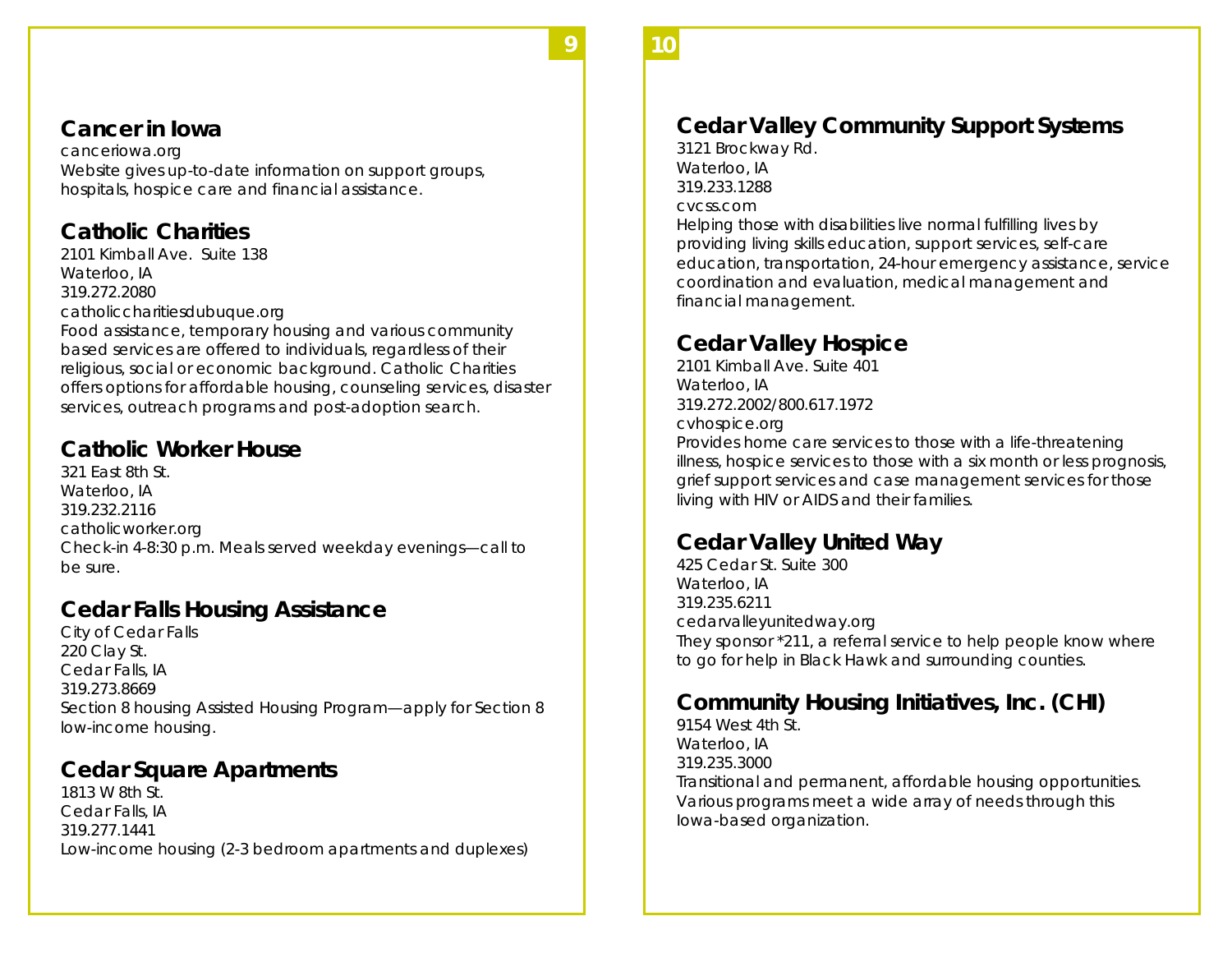#### **Compassionate Friends**

1300 4th Ave. SW Waverly, IA Redeemer Lutheran Church 2001 W Bremer Ave. Waverly, IA 319.269.5385 compassionatefriends.org Assists families toward positive resolution of grief following the death of a child. Provides emotional information, understanding and hope to bereaved families. Meetings are the first Thursday of each month at 6:30 p.m.

**11 11** 

### **Covenant Prenatal and Women's Clinic**

432 King Dr. Waterloo, IA 319.272.8200 The clinic offers a variety of services including pregnancy and post-delivery care, gynecological services, exams and more.

#### **Consumer Credit Counseling**

1003 West 4th St. Waterloo, IA 319.234.0661 Provides free counseling on more effective money management. HUD-certified counselors assist with financial counseling, debt management, credit report reviews, housing counseling.

### **Eastside Ministerial Alliance, Inc. (EMA)**

205 Adams St. Suite 1 Waterloo, IA 319.235.5580 emacenter.qwestoffice.net Assists low-income individuals and families with resources and agencies that can best serve their most urgent needs of rent, medicine and utilities. Help through Volunteer Income Tax Assistance (V.I.T.A.) program gives assistance with tax preparation services.

#### **12 12**

#### **Exceptional Persons, Inc. (EPI)**

760 Ansborough Ave. Waterloo, IA 319.232.6671 episervice.org

Services to individuals with disabilities and families with childcare needs. Programs include child and adult food care, Early ACCESS, children respite care, community living adults and employment services for adults with disabilities.

#### **Eye of the Needle**

522 Mulberry St. Waterloo, IA 319.215.6151 eyeoftheneedleia.com

Distributes clothing, household items, blankets, school and work uniforms, furniture, diapers, car seats, school supplies, hygiene products, coats and laundry machines. Eye of the Needle is open Monday, Wednesday, Thursday and Friday from 9 a.m.-4 p.m. and Tuesdays 1:30 - 4 p.m.

#### **Family Management Financial Solutions**

359 Rock Island Ave. Waterloo, IA 319.234.6695 - credit counseling 877.622.4866 - housing counseling Individual credit counseling. Hours: Monday-Thursday 9a.m.-12 p.m., 1-5 p.m.; Friday 9a.m.-12p.m.

#### **Family & Children's Council (FCC)**

2051 Kimball Ave. Waterloo, IA 319.234.7600 fccouncil.net info@fccouncil.net Programs include Community Education, Community Meal, Effective Black Parenting, Parent to Parent/Healthy Babies, Parent Connection, Living Apart Parenting Together, Young Parenting, Empowering Dads, Women's Empowerment.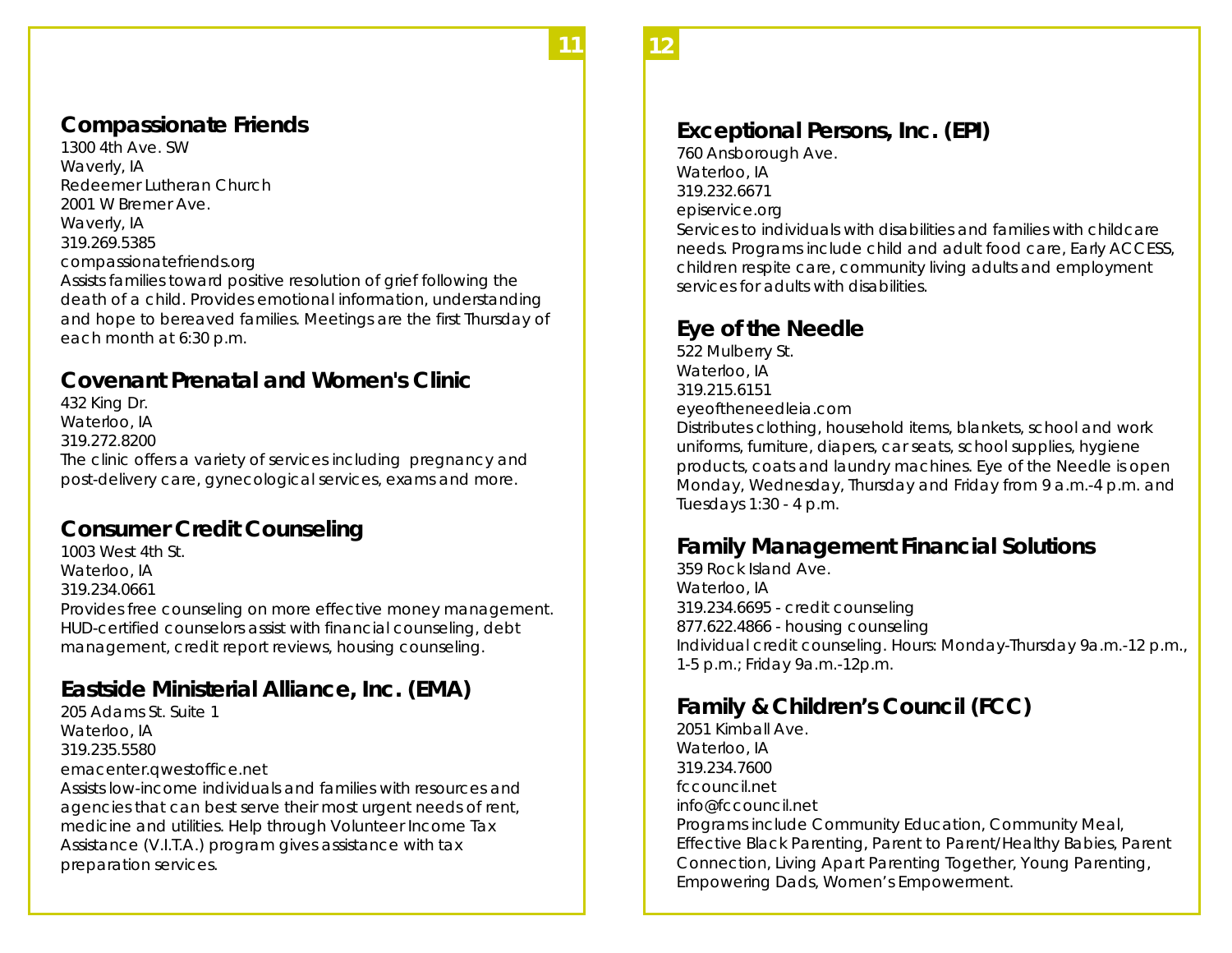### **Horizons Family-Centered Recovery Program**

**13 13** 

2101 Kimball Ave. Suite 200 Waterloo, IA 319.272.2873 covhealth.com

Recovery program for drug, alcohol and substance abusers and their families. Program also addresses the physical, emotional and spiritual toll taken by drug, alcohol and substance abuse.

### **Hospitality House**

1003 Mulberry St. Waterloo, IA 319.234.1311 waterloocatholics.org Provides daytime shelter, coffee, showers, clean clothes, computer access and local telephone access to the homeless and those in need. Light meals provided on the weekends.

### **House of Hope**

306 Walnut St. Waterloo, IA 319.232.3823 houseofhopeccd.org A two-year transitional housing program for homeless, single mothers and their children.

### **iHope**

722 Hackett Rd. Waterloo, IA (Behind U-Haul on University Ave.) 319.830.5400 ihopemissionsbase.com/free-medical-clinic Medical services provided to the poor, uninsured and underinsured without cost or obligation. Hours are Tuesdays 6-8 p.m. (general medical care), 1st and 2nd Wednesday 6-8 p.m. (chiropractor) and 2nd Tuesday 6-8 p.m. (podiatry).

### **Iowa Heartland Habitat for Humanity**

803 W 5th St. Waterloo, IA 319.235.9946 heartlandhfh.org A nonprofit, Christian housing organization that builds simple, decent, affordable housing in partnership with people in need.

**14 14** 

### **Iowa Legal Aid**

607 Sycamore St. Suite 708 Waterloo, IA 319.235.7008/800.772.0039/800.532.1275 iowalegalaid.org Provides legal aid to low-income persons in the state. Attorneys assist clients after an intake for financial eligibility. Monday-Friday 9-11 a.m. or 1:30-3:30 p.m., except Thursday.

### **Iowa Vocational Rehabilitation Services**

3420 University Ave. Suite D Waterloo, IA 319.234.0319 ivrs.iowa.gov/index.html Assist with job placement for individuals who are disabled and/or can't find a job or maintain employment.

### **Iowa Workforce Development**

3420 University Ave. Suite G Waterloo, IA 319.235.9864 iowaworkforce.org/region7/waterloo.html Provides a variety of services to meet the workforce and workplace needs of job seekers, dislocated workers and unemployed persons. They also provide job counseling, training and placement. Assistance to special need individuals. Website application available.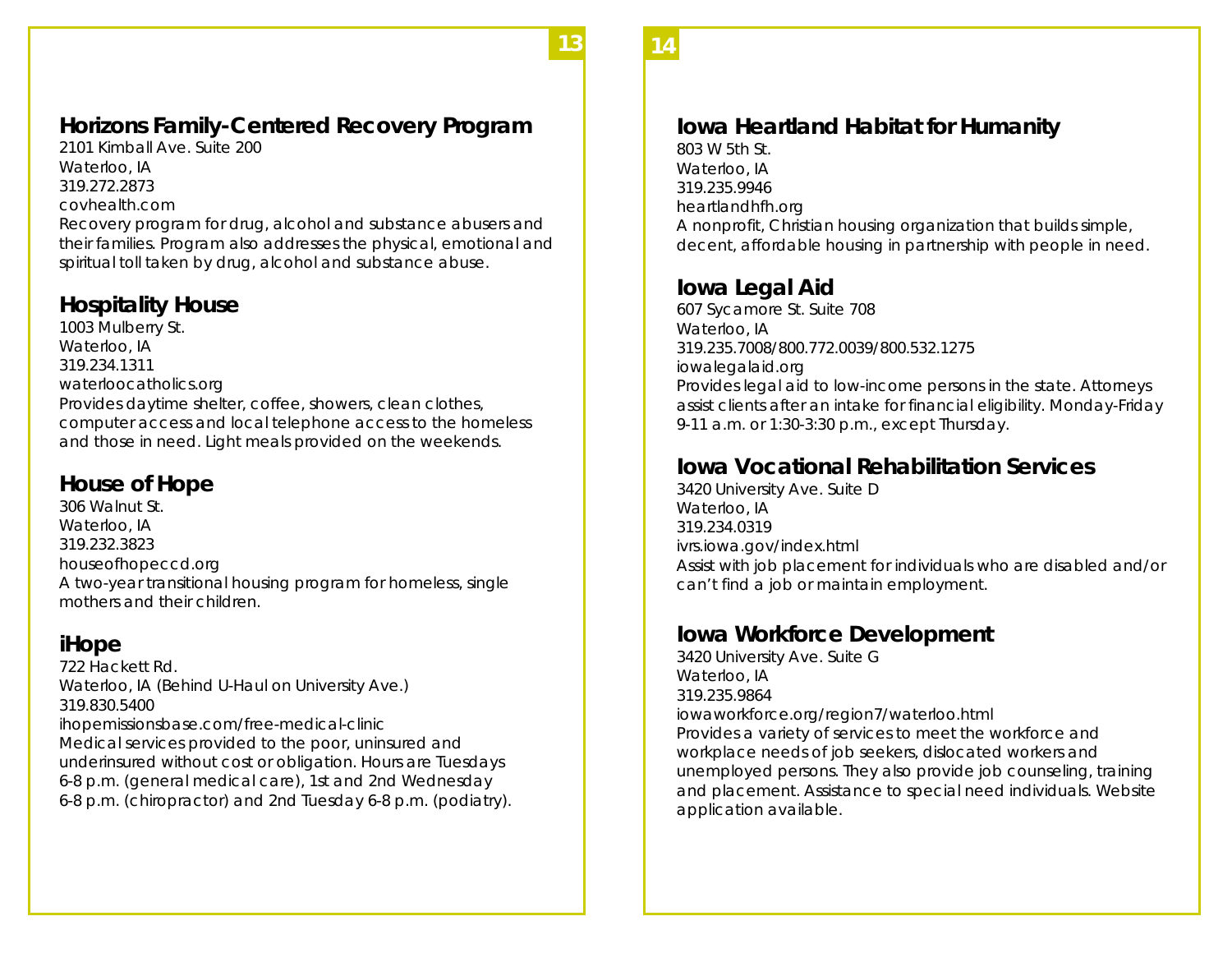#### **15 15**

#### **Jesse Cosby Center**

1112 Mobile St. Waterloo, IA 319.234.1793 jessecosby.org info@jessecosby.org

Assists with utility, rent or transportation expenses for qualifying individuals. Their food pantry and voucher program offer food assistance. Empowerment programs and senior support are also available.

#### **LifeLong Links**

866.468.7887

lifelonglinks.org

Assists older individuals, persons with disabilities, veterans and caregivers by providing resources and information needed to help plan for long-term independent living. Call toll free.

#### **Love INC**

4807 University Ave. Suite 202 Cedar Falls, IA 319.266.1264 Provides furniture, appliances, bedding, clothing and many other needs. Also provides mentoring, goal setting, skill training and spiritual and emotional support. Office hours are Monday, Wednesday and Friday, 9 a.m.- 5 p.m.

### **Lutheran Services in Iowa (LSI)**

904 W 4th St. Waterloo, IA 319.233.3579 lsiowa.org

Adoption and foster care services, crisis care and family support, parenting education, counseling, disabilities services and respite care.

### **Newel Post Adult Day and Respite Care**

1108 Tiffany Pl. Waterloo, IA 319.234.1391 northstarcs.org

Adult day services available to help older adults and those with disabilities maintain independence and avoid nursing home placement. Services are provided during the day and provide a structured meaningful environment for seniors.

**16 16** 

#### **Northeast Iowa Food Bank**

1605 Lafayette St. Waterloo, IA 319.235.0507 northeastiowafoodbank.org Provides nutritious food and grocery products to non-profit organizations and individuals in need in Iowa.

### **Northeast Iowa Area Agency on Aging**

2101 Kimball Ave. Suite 320 Waterloo, IA 1.866.468.7887 nei3a.org

Provides programs and services to empower older people to remain independent in their homes. For persons aged 60+ and their spouse or caregiver. Connects older adults, caregivers and persons with disabilities to the services they need to remain independent.

#### **North Star Community Services, Inc.**

3420 University Ave. Suite 100 Waterloo, IA 319.236.0901/1.888.879.1365 northstarcs.org A rehabilitative services organization serving adults with disabilities. They provide a variety of services and support including adult day and respite care, employment services and supported community living.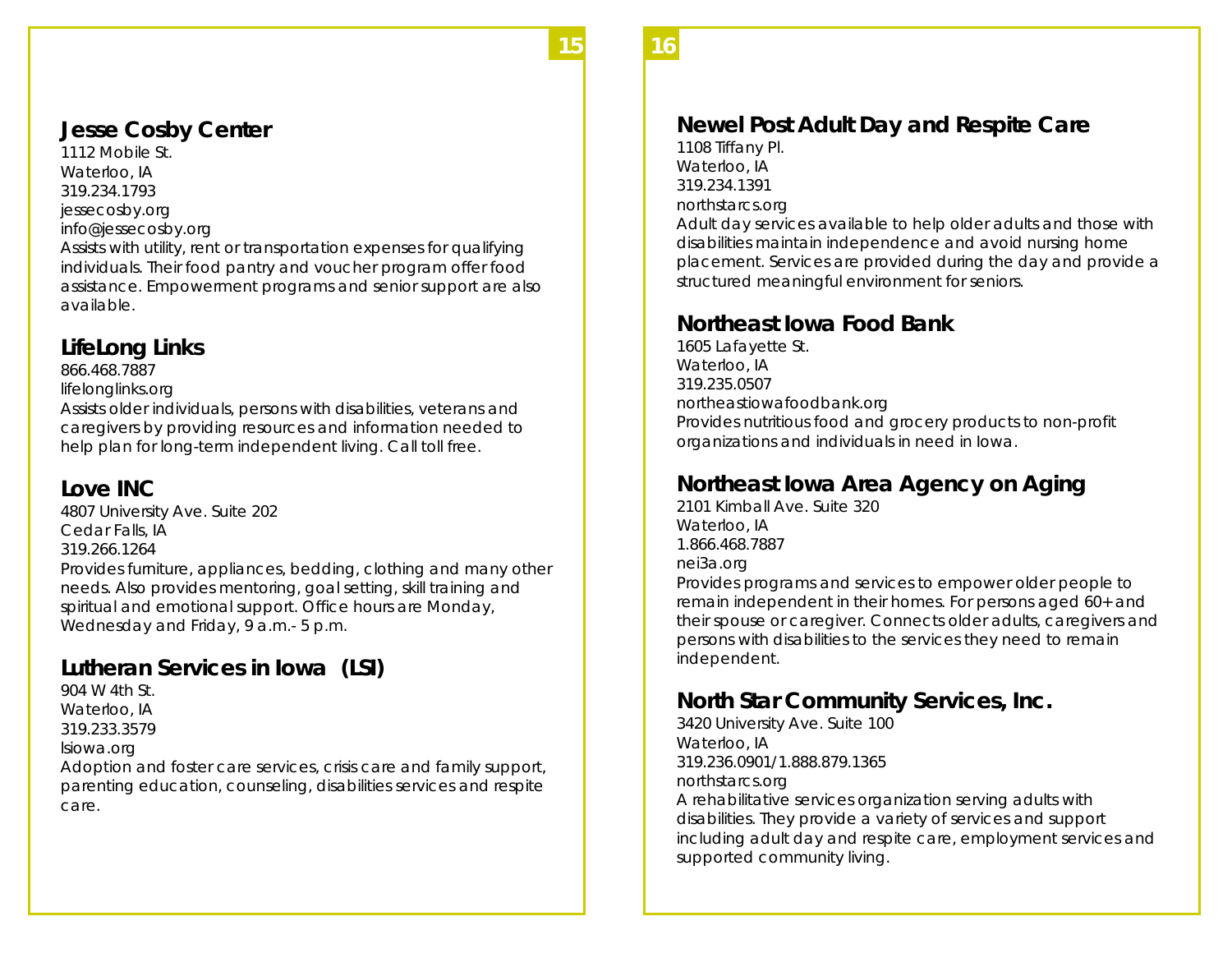### **Operation Threshold**

1535 Lafayette St. Waterloo, IA 319.291.2065 operationthreshold.org Programs include housing, crisis counseling, low-income energy assistance, family development, affordable housing, weatherization and the WIC program.

**17 17** 

#### **Patient Engagement**

Wheaton Franciscan Healthcare 319.272.2600. wheatoniowa.org/services/full-listing/patient-engagement.aspx Free answers to your healthcare questions from a registered nurse.

### **Pathways Behavioral Services**

3362 University Ave. Waterloo, IA 319.235.6571 pathwaysb.org Programs offer substance abuse and mental health prevention and treatment services to individuals in Black Hawk and five surrounding counties.

### **People's Community Health Clinic**

905 Franklin St. Waterloo, IA 319.272.4300 Provides affordable health and dental care using a sliding fee scale. Urgent Care Clinic 319.272.4100 Walk-in Clinic Sliding fee—minimum \$20

**18 18** 

#### **Quakerdale Waterloo Campus**

140 S. Barclay St. Waterloo, IA 319.233.2554 quakerdale.org

Programs and services include adoption services, assessment services, community-based day treatment, family counseling, community groups, family foster care, transitional living, residential treatment, counseling, assessment services, enhanced family services, youth shelter, transitional living, community groups, behavioral health intervention services and the McKinstry after school program.

### **Retired Seniors Volunteer Program (RSVP)**

2101 Kimball Ave. Suite 121 Waterloo, IA 319.272.2250 The program is a point of coordination for volunteers 55+ and nonprofit organizations in need of volunteers. RSVP projects are local and nationwide.

#### **Salvation Army**

218 Logan Ave. Waterloo, IA 319.232.6336 salvationarmyusa.org Provides emergency housing, food and clothing, women and children's shelter, thrift store and the men's emergency lodge. The community center provides daily lunches.

### **St. Vincent dePaul, Inc.**

320 Broadway St. Waterloo, IA 319.232.3366 svdpusa.org Crisis assistance available for rent, utilities, clothing and household items.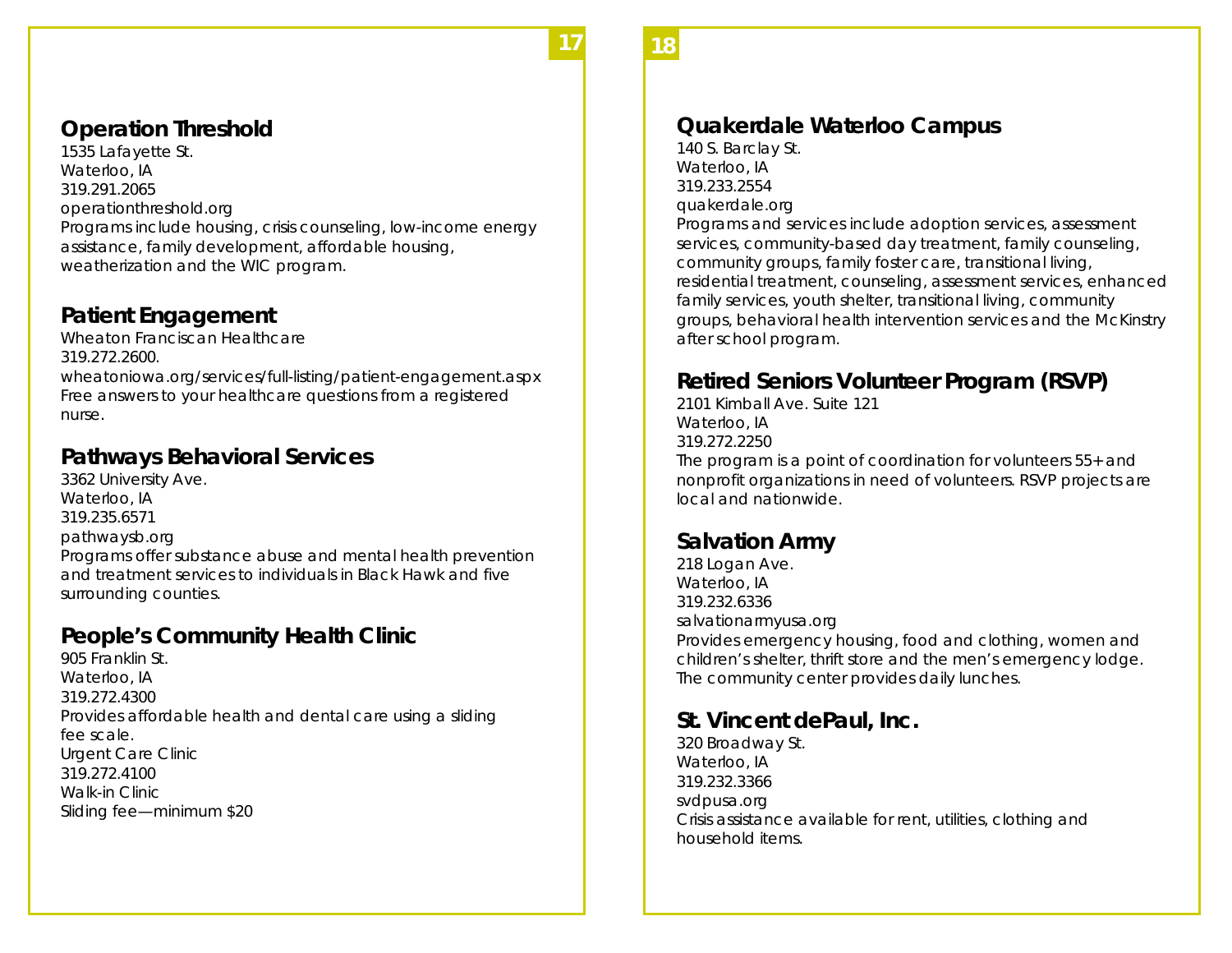#### **19 19**

### **Seeds of Hope**

2055 Kimball Ave. Suite 355 Waterloo, IA 888.746.4673/319.272.1400 Domestic violence and sexual assault assistance

#### **Saints Shuttle Service**

Provides transportation to University of Iowa Hospitals in Iowa City. Board the shuttle in Waverly on south side of Walmart parking lot and in Waterloo at 416 Sycamore Street. The shuttle is \$10 one way or \$20 round trip. Enrollees in Iowa Care can ride for \$1 one way or \$2 round trip. The shuttle will arrive in Iowa City in time for 10 a.m. appointments and leaves Iowa City at 4 p.m. Services are offered on Wednesday and Thursday.

(Reservations are required and must be scheduled at least one day in advance by calling 641.423.2262.)

### **Tri-County Child & Family Development Council, Inc.**

205 Adams St. Waterloo, IA Phone: 319.235.0383 tricountychildandfamily.org Head Start is a national program that promotes school readiness by enhancing the social and cognitive development of children through the provision of educational, health, nutritional, social and other services to enrolled children and families.

### **Veterans Affairs**

1407 Independence Ave. Waterloo, IA 319.291.2512 veteransaffairs@co.black-hawk.ia.us Offers monetary assistance with emergency needs such as food, shelter, utilities, dental, eye glasses, medication, burial, transportation. An application needs to be completed.

### **Waterloo Housing Authority**

620 Mulberry St. Suite 102 Waterloo, IA 319.233.0201 Call for appointment. Apply for Section 8, low-income and handicap housing.

**20 20** 

### **Waterloo HUD-Subsidized Apartments**

207 Logan Ave. Waterloo, IA 319.235.1919 Low-income housing: Camelot Apartments 1650 Camelot Dr. Waterloo, IA 319.233.7771 Crossroads Square 1820 East Ridgeway Ave. Waterloo, IA 319.233.7771 Greenridge Family Apartments 1641 Camelot Dr. Waterloo, IA 319.233.7771 Heritage Apartments 1306 W Donald St. Suite 400 Waterloo, IA 319.234.4004 Park Towers Apartments 500 Sycamore St. Waterloo, IA 319.235.7754 Renaissance Park Apartments 610 East 4th St. Waterloo, IA 319.234.1411 Ridge Village West 1262 Downing Court Waterloo, IA 319.233.3585